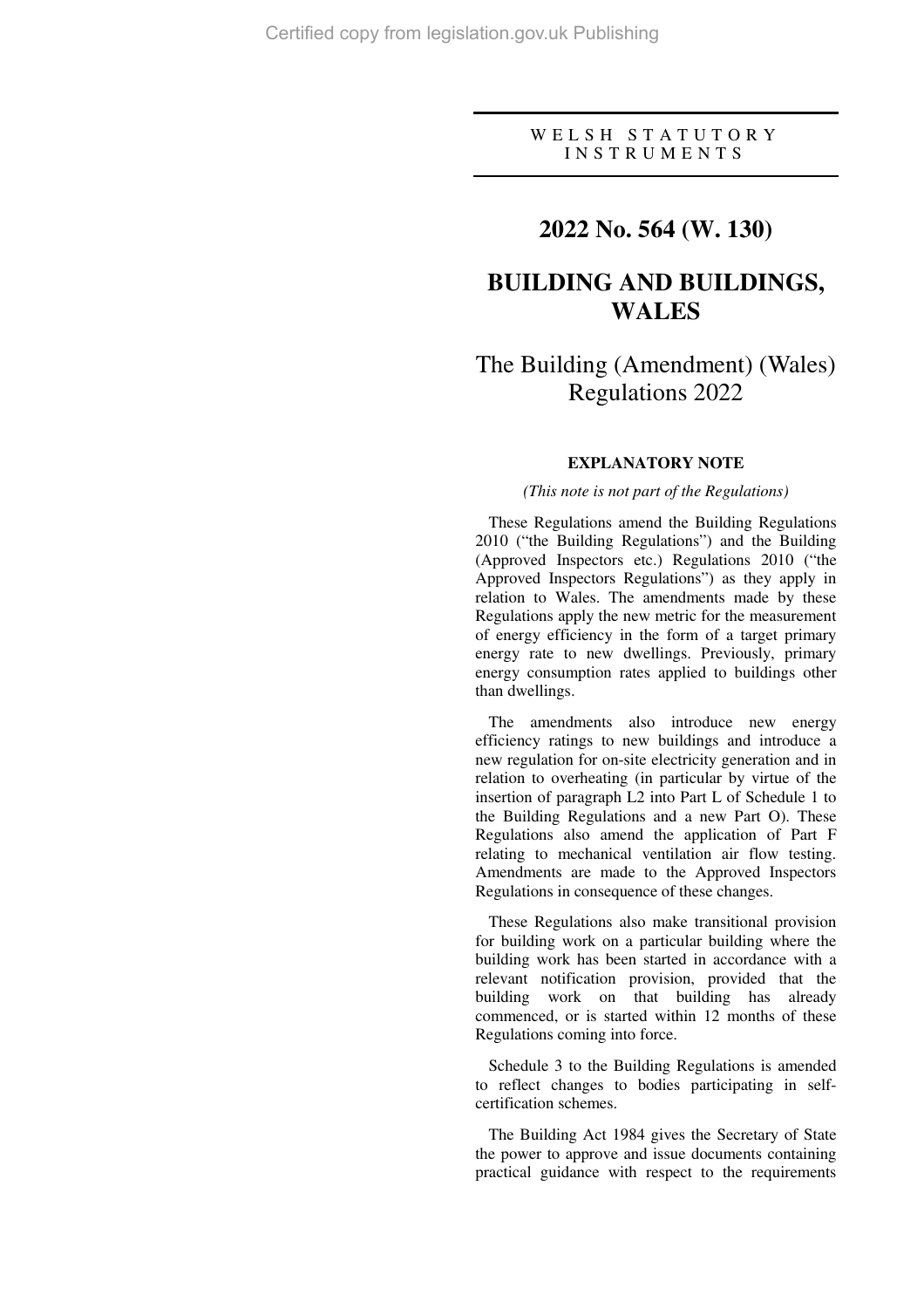contained in the Building Regulations. That power is exercisable by the Welsh Ministers insofar as it applies to Wales.

 Approved Document L Volume 1, 2022 edition, Approved Document F Volume 1, 2022 edition and Approved Document O, 2022 edition contains practical guidance on meeting the new requirements inserted into the Building Regulations by this instrument. The Approved Documents are published by the Welsh Ministers and may be accessed at www.gov.wales.

The Welsh Ministers' Code of Practice on the carrying out of Regulatory Impact Assessments was considered in relation to these Regulations. As a result, a regulatory impact assessment has been prepared as to the likely costs and benefits of complying with these Regulations. A copy can be obtained from Welsh Government, Cathays Park, Cardiff, CF10 3NQ and is published on www.gov.wales.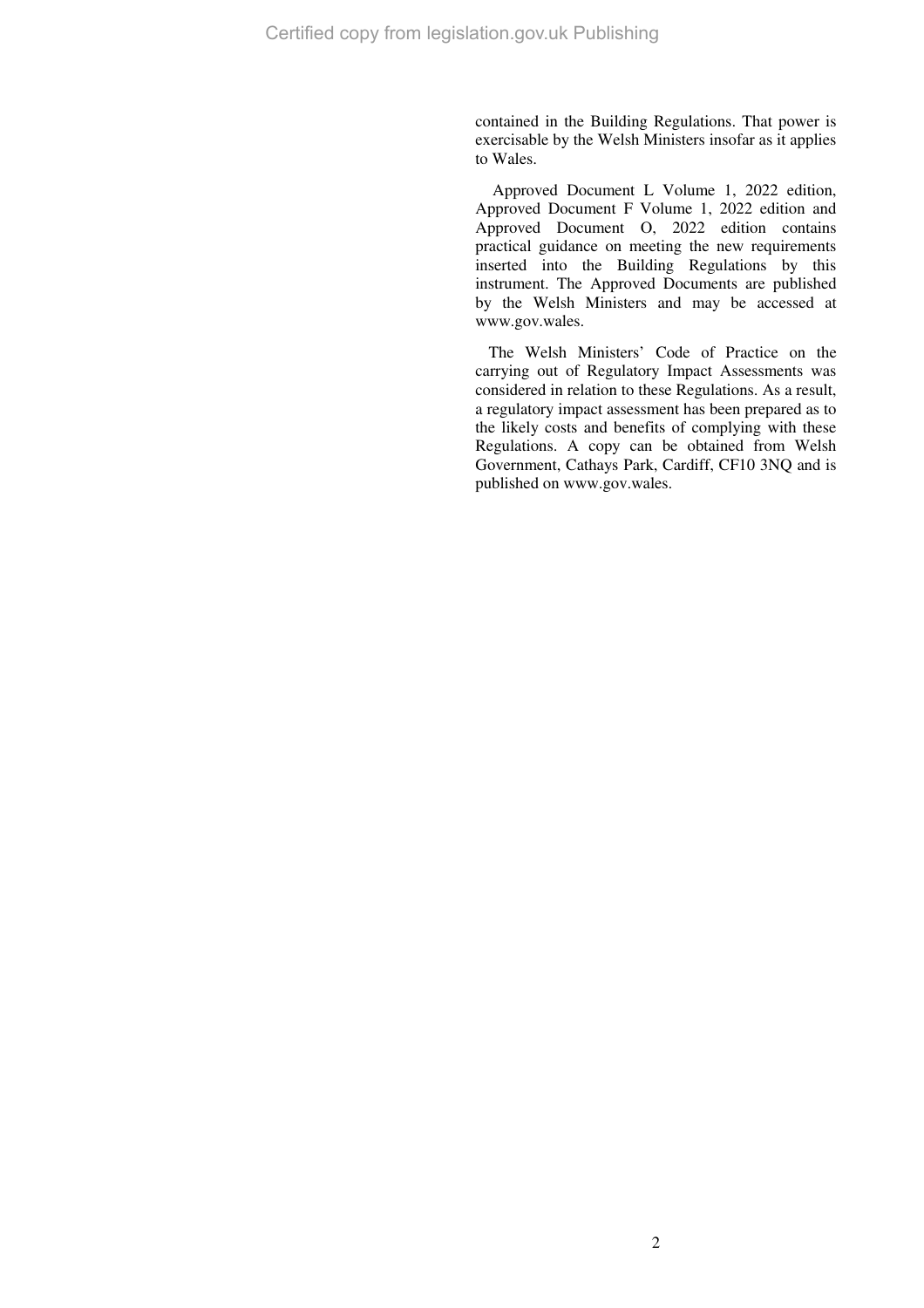$\overline{a}$ 

## W E L S H S T A T U T O R Y I N S T R U M E N T S

## **2022 No. 564 (W. 130)**

# **BUILDING AND BUILDINGS, WALES**

# The Building (Amendment) (Wales) Regulations 2022

| Made                     | 20 May 2022      |
|--------------------------|------------------|
| Laid before Senedd Cymru | 24 May 2022      |
| Coming into force        | 23 November 2022 |

The Welsh Ministers, in exercise of the powers conferred on the Secretary of State by sections 1, 34 and 47(1) of, and paragraphs 1, 2, 4, 4A, 7, 8 and 10 of Schedule 1 to, the Building Act 1984(**1**), now exercisable by them(**2**) having consulted the Building Regulations Advisory Committee for Wales and such other bodies as appear to them to be representative of the interests concerned in accordance with section 14(7) of the Building Act 1984(**3**), make the following Regulations.

(**3**) Section 14(7) was added by the 2009 Order.

<sup>(</sup>**1**) 1984 c. 55; section 1 was amended by section 1 of the Sustainable and Secure Buildings Act 2004 (c. 22) ("the 2004 Act"). Section 47 was amended by S.I. 1996/1905 and section 8 of the 2004 Act. For the definition of "prescribed" see section 126 of the Building Act 1984. Paragraph 4A of Schedule 1 was inserted by section 8 of the 2004 Act; paragraph 7 of Schedule 1 was amended by section 3 of the 2004 Act and by section 11 of the Climate Change and Sustainable Energy Act 2006 (c. 19); and paragraph 8 of Schedule 1 was amended by section 3 of the 2004 Act and section 40 of the Flood and Water Management Act 2010 (c. 29).

<sup>(</sup>**2**) The functions conferred on the Secretary of State by sections 1 and 34 of, and paragraphs 1, 2, 4, 7, 8 and 10 of Schedule 1 to, the Building Act 1984 were, insofar as exercisable in relation to Wales, transferred to the Welsh Ministers by the Welsh Ministers (Transfer of Functions) (No. 2) Order 2009 (S.I. 2009/3019) ("the 2009 Order").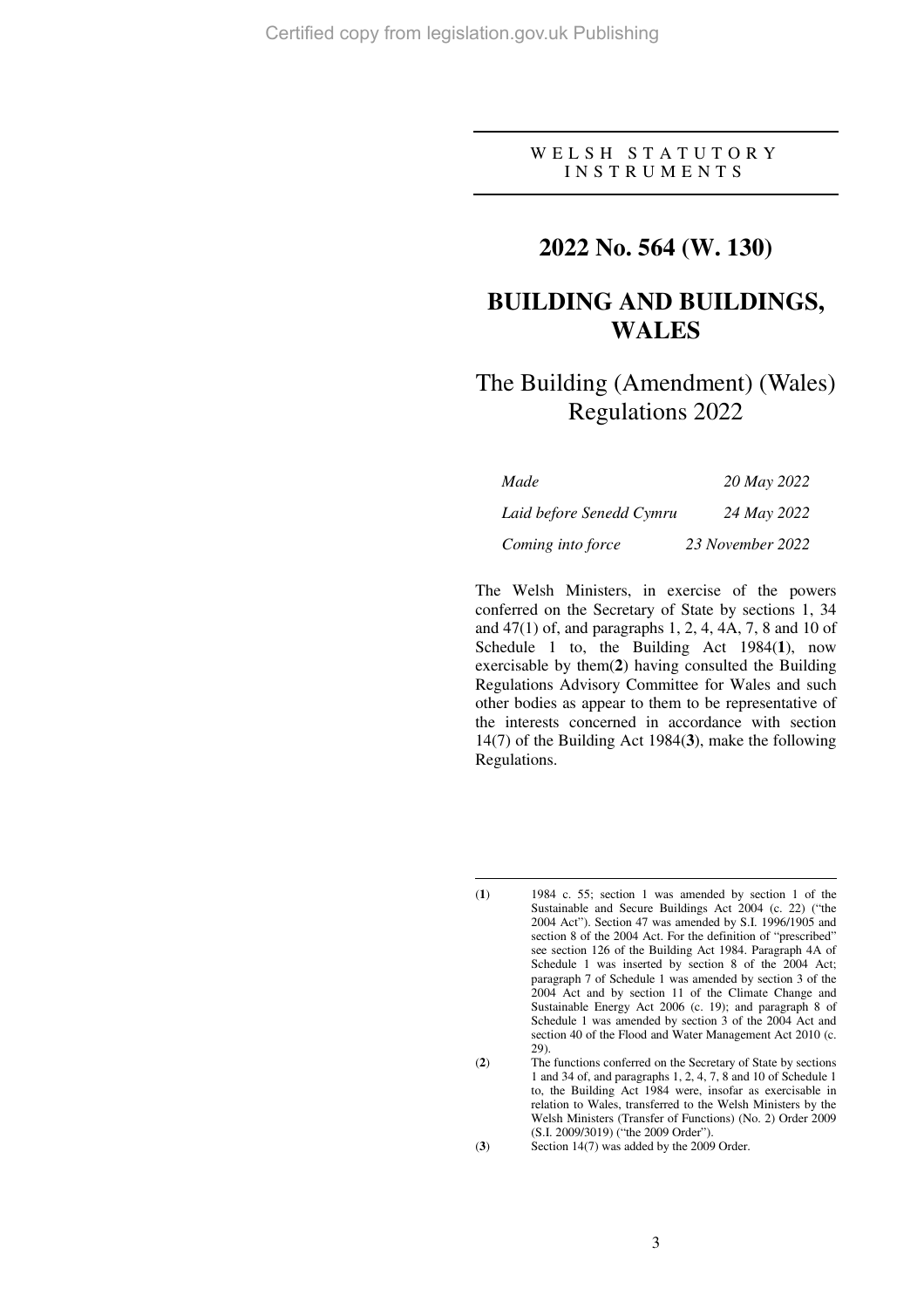Certified copy from legislation.gov.uk Publishing

## PART 1

#### Introductory

#### **Title, application, commencement and interpretation**

**1.**—(1) The title of these Regulations is the Building (Amendment) (Wales) Regulations 2022.

(2) These Regulations apply in relation to Wales.

(3) These Regulations come into force on 23 November 2022.

(4) In these Regulations—

"the Approved Inspectors Regulations" ("*y Rheoliadau Arolygwyr Cymeradwy*") means the Building (Approved Inspectors etc.) Regulations 2010(**1**);

"the Building Regulations" ("*y Rheoliadau Adeiladu*") means the Building Regulations 2010(**2**).

## PART 2

#### Amendment of the Building Regulations

#### **Amendment of the Building Regulations**

**2.** The Building Regulations are amended in accordance with regulations 3 to 17.

#### **Amendment of regulation 2 of the Building Regulations**

**3.** In regulation 2(1) (interpretation)—

- (a) in the definition of "energy efficiency requirements"—
	- (i) after "26B" insert ", 26C";
	- (ii) for "and 40" substitute "40 and 40A, ";
- (b) after the definition of "softened wholesome water" insert—

 $"$ 

 $\overline{a}$ 

"system for on-site electricity generation" means a system that produces electricity and has a direct electrical connection to the building in question."

<sup>(</sup>**1**) S.I. 2010/2215, amended by S.I. 2012/3119, 2013/747 (W. 89), 2013/1959, 2014/58 (W. 5), 2014/110 (W. 10), 2016/611 (W. 168), 2018/558 (W. 97); there are other amending instruments but none are relevant.

<sup>(</sup>**2**) S.I. 2010/2214, amended by S.I. 2013/747 (W. 89), 2013/2621 (W. 258), 2014/110 (W. 10), 2015/1486 (W. 165), 2016/611 (W. 168), 2018/558 (W. 97); there are other amending instruments but none are relevant.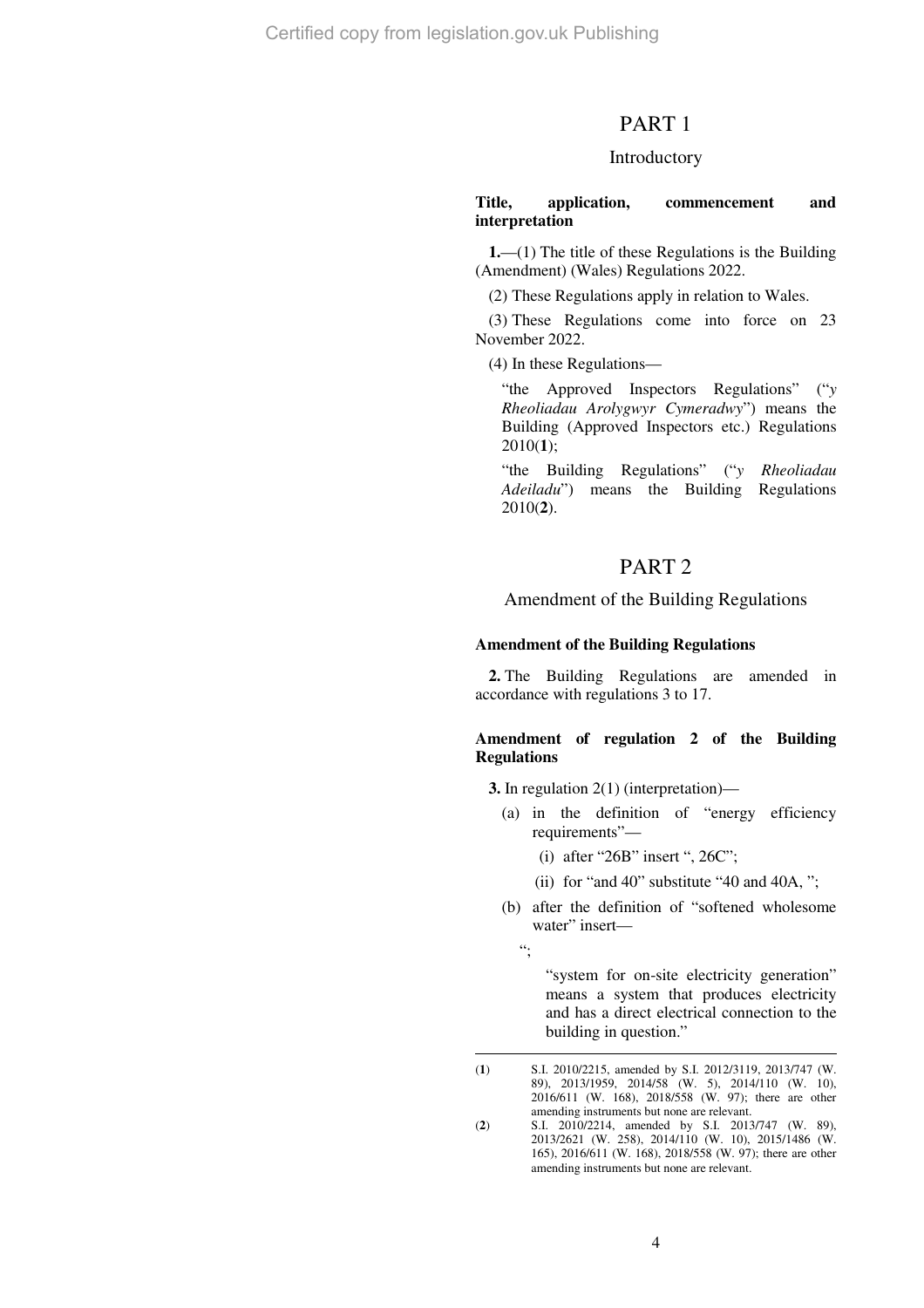### **Amendment of regulation 4 of the Building Regulations**

**4.** In regulation 4 (requirements relating to building work), after paragraph (3) insert—

> "(4) This paragraph applies in relation to a building where—

- (a) building work is undertaken in respect of that building ("relevant work"), and
- (b) Part L of Schedule 1 imposes a requirement in respect of the relevant work.

(5) Notwithstanding paragraph (3), upon completion of the relevant work, any building to which paragraph (4) applies must—

- (a) comply with Part F of Schedule 1, or
- (b) where the building did not comply with Part F of Schedule 1 before the relevant work was begun, be no more unsatisfactory in relation to it than before the work was begun."

#### **Amendment of regulation 17 of the Building Regulations**

**5.** In regulation  $17(2A)$  (completion certificates)—

- (a) in sub-paragraph (c), omit "consumption";
- (b) after sub-paragraph (ca) insert—
	- "(cb) regulation 26C (target primary energy rates for new buildings),".

#### **Amendment of regulation 25C of the Building Regulations**

**6.** In regulation 25C (new buildings: minimum energy performance requirements)—

- (a) in paragraph (a)—
	- (i) omit "(other than new dwellings),";
	- (ii) omit "consumption";
- (b) in paragraph (b), for "new dwellings" substitute "when a dwelling is erected".

#### **Insertion of regulation 25D of the Building Regulations**

**7.** After regulation 25C (new buildings: minimum energy performance requirements) insert—

#### "**Energy efficiency rating**

**25D.** Energy efficiency ratings must be approved by the Welsh Ministers, applying the methodology of calculation and expression of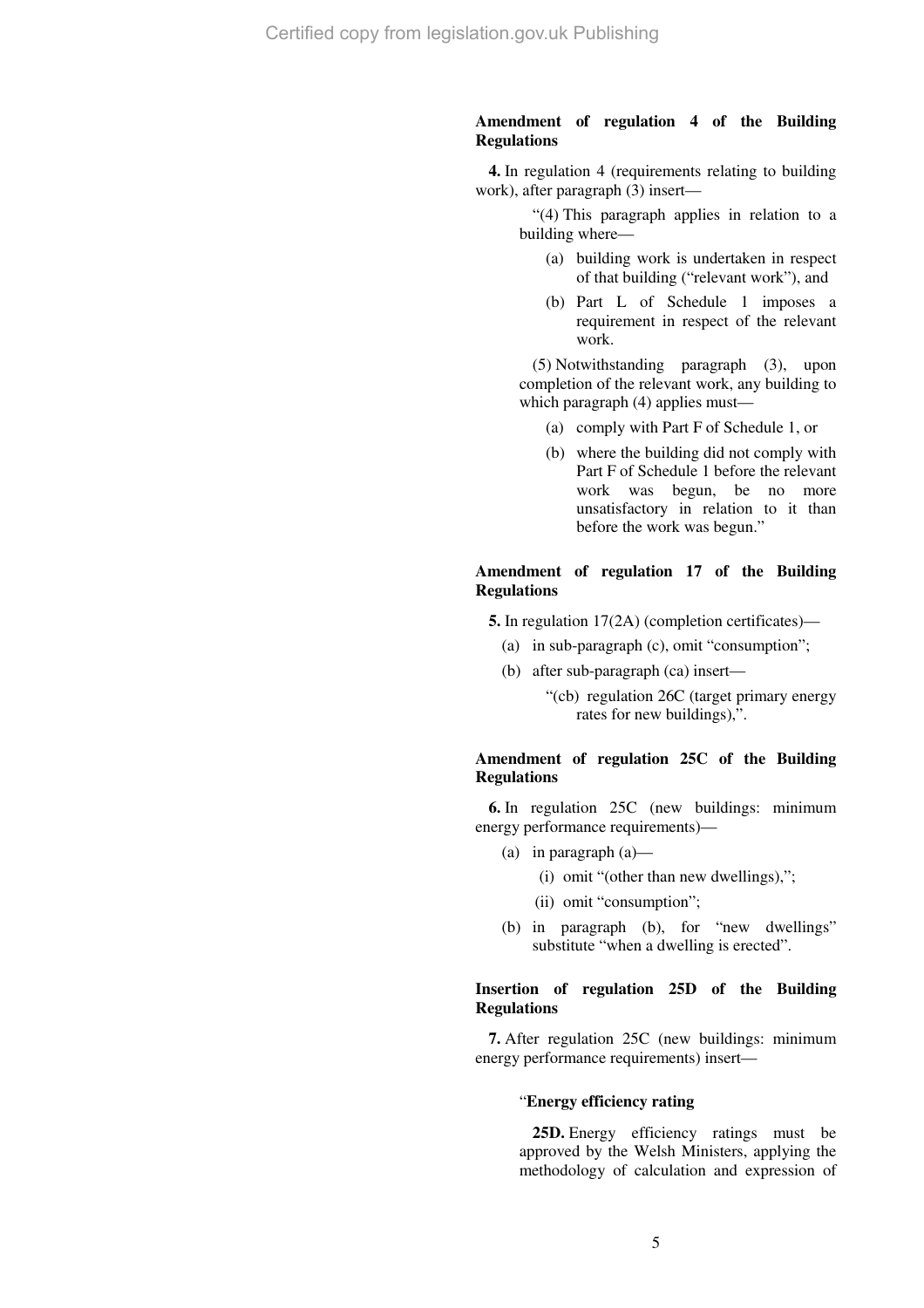the energy performance of buildings approved pursuant to regulation 24 for new buildings."

### **Amendment of regulation 26A of the Building Regulations**

**8.** In regulation 26A (primary energy consumption rates for new buildings)—

- (a) in the heading, omit "consumption";
- (b) omit "(other than a dwelling)";
- (c) omit "consumption".

#### **Insertion of regulation 26C into the Building Regulations**

**9.** After regulation 26B (fabric performance values for new dwellings) insert—

#### "**Minimum energy efficiency rating**

**26C.** Where a dwelling is erected, it must equal or exceed the energy efficiency rating for the dwelling which has been approved pursuant to regulation 25D applying the methodology of calculation and expression of the energy performance of buildings approved pursuant to regulation 24 for new buildings."

#### **Amendment of regulation 27A of the Building Regulations**

**10.** In regulation 27A (primary energy consumption rate calculations)—

- (a) in the heading, omit "consumption";
- (b) in paragraph (1), omit "(other than a dwelling)";
- (c) in paragraphs  $(2)(a)$  and  $(b)$ ,  $(3)(a)(i)$  and  $(ii)$ and (5), omit "consumption".

#### **Insertion of regulation 27C into the Building Regulations**

**11.** After regulation 27B (fabric performance values calculations) insert—

#### "**Energy efficiency rating calculations**

**27C**.—(1) This regulation applies where a dwelling is erected and regulation 26C applies.

(2) Not later than the day before the work starts, the person carrying out the work must give the local authority a notice which specifies—

(a) the energy efficiency rating for the dwelling as designed, calculated and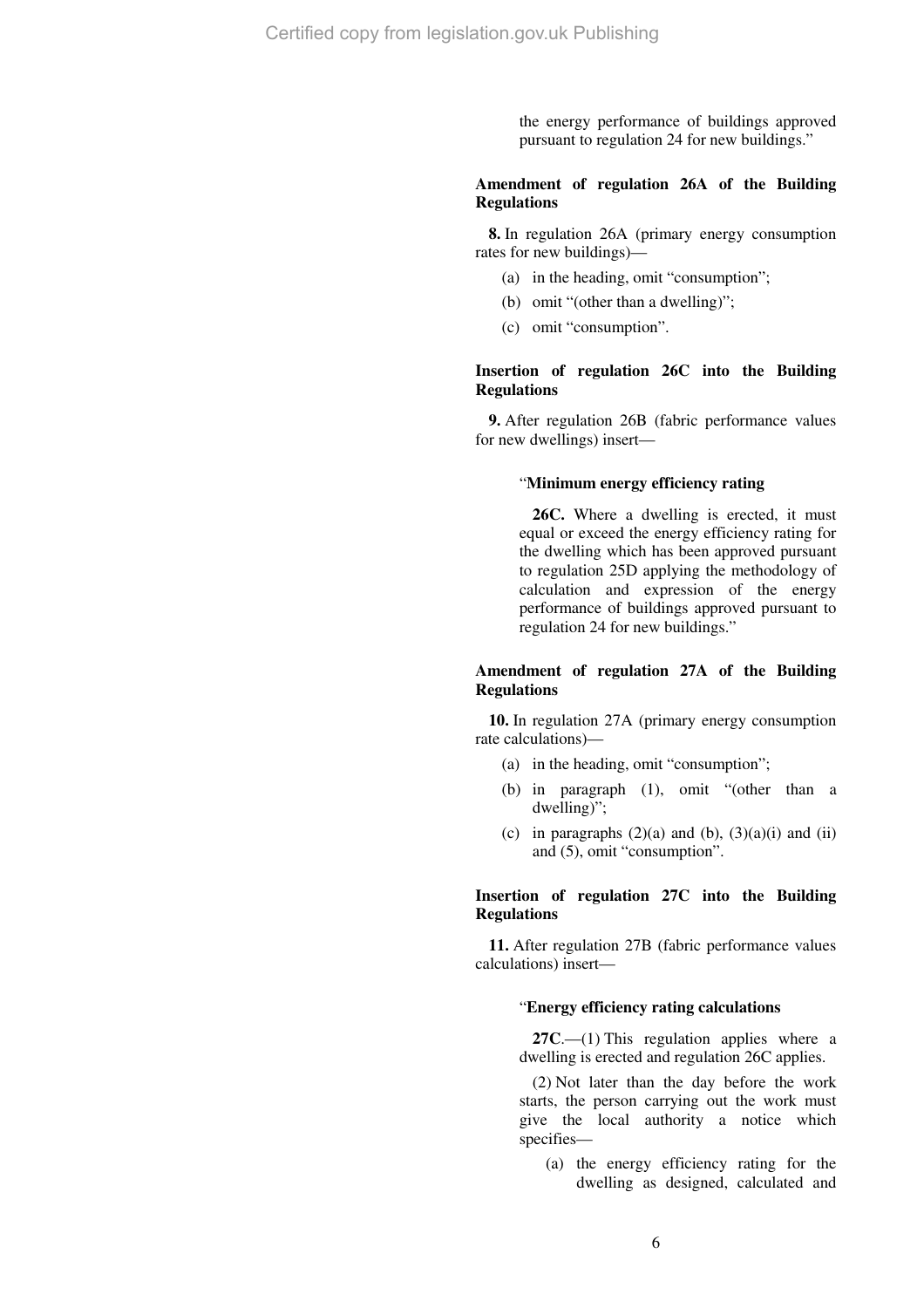expressed in accordance with the methodology approved pursuant to regulation 24, and

(b) a list of specifications to which the dwelling is to be constructed.

(3) Not later than five days after the work has been completed, the person carrying out the work must give the local authority—

- (a) a notice which specifies—
	- (i) the target energy efficiency rating for the building, calculated and expressed in accordance with the methodology approved pursuant to regulation 24,
	- (ii) the energy efficiency rating of the building as constructed, calculated and expressed in accordance with the methodology approved pursuant to regulation 24, and
	- (iii) whether the building has been constructed in accordance with the list of specifications referred to in paragraph  $(2)(b)$ , and if not, a list of any changes to those specifications, or
- (b) a certificate of the sort referred to in paragraph (4) accompanied by the information referred to in subparagraph (a).

(4) A local authority is authorised to accept as evidence that the requirements of regulation 26C have been satisfied, a certificate to that effect by an energy assessor who is accredited to produce energy performance certificates for that category of building."

#### **Insertion of regulations 40A and 40B into the Building Regulations**

**12.** After regulation 40 (information about use of fuel and power) insert—

### "**Information about systems for on-site generation of electricity**

**40A.**—(1) This regulation applies to building work in respect of a building in relation to which paragraph L2 of Schedule 1 applies.

(2) The person carrying out the work must, not later than five days after the work has been completed, provide to the owner sufficient information about the system for on-site electricity generation in respect of its operation and maintenance requirements so that the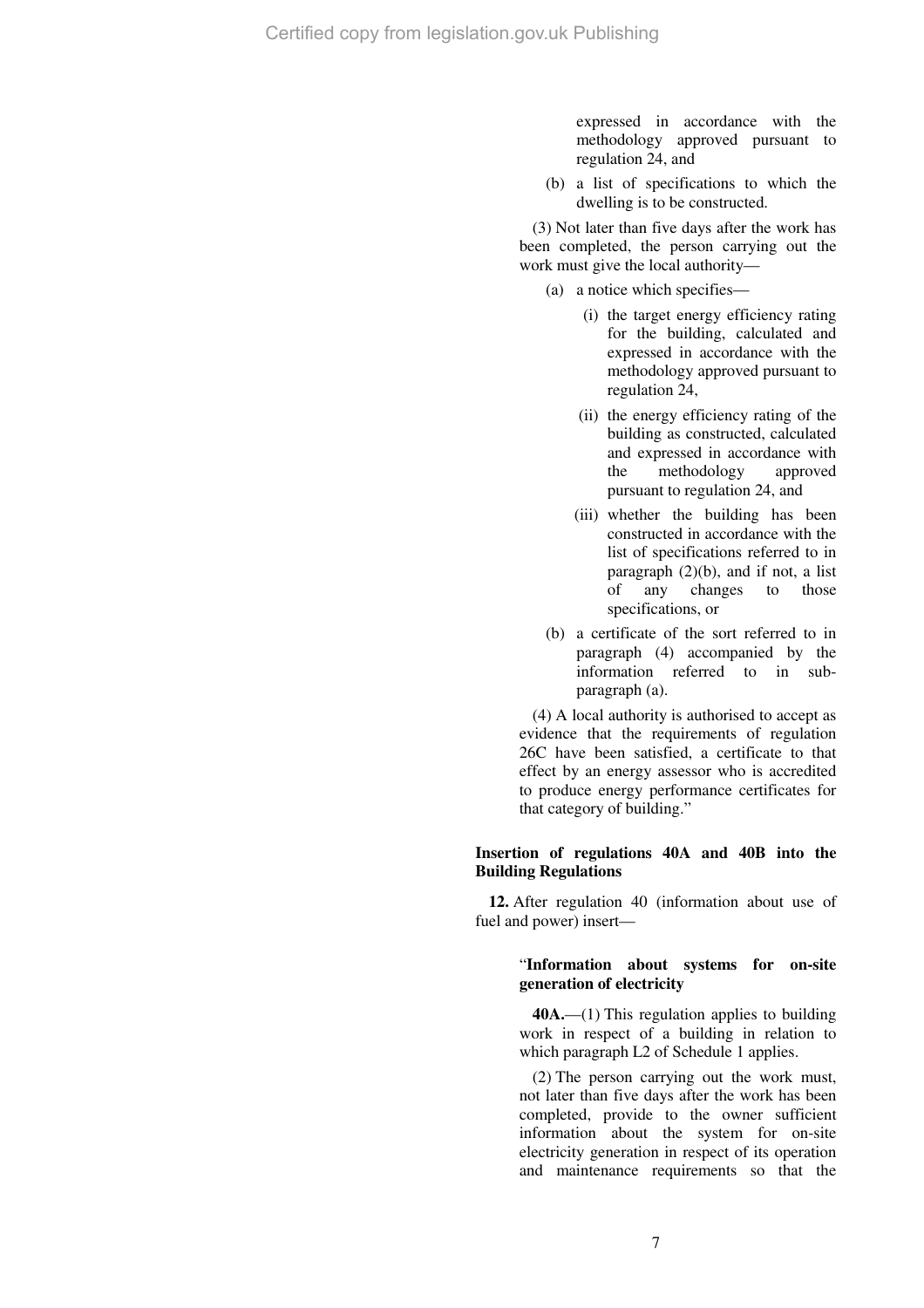system may be operated and maintained in such a manner as to produce the maximum electricity that is reasonable in the circumstances and delivers this electricity to the optimal place for use.

#### **Information about overheating**

**40B.**—(1) This regulation applies to building work in respect of a building where Part O of Schedule 1 imposes a requirement in relation to building work.

(2) The person carrying out the work must, not later than five days after the work has been completed, give sufficient information to the owner about the provision made in accordance with Part O so that the systems in place further to Part O can be operated in such a manner as to protect against overheating."

### **Amendment of regulation 42 of the Building Regulations**

**13.** In regulation 42 (mechanical ventilation air flow rate testing)—

(a) for paragraph (1) substitute—

"(1) This regulation applies where paragraph F1(1) of Schedule 1 imposes a requirement in relation to—

- (a) the creation of a new dwelling by building work; or
- (b) an existing dwelling which undergoes building work for the provision or extension of any fixed building system for mechanical ventilation.

(1A) Paragraph (1)(b) excludes building work to which Schedule 4 applies.";

(b) in paragraph  $(2)(b)$ , for "." substitute ", other than when Schedules 3 or 4 apply."

#### **Amendment of regulation 43 of the Building Regulations**

**14.** In regulation 43(4) (pressure testing), for "the Independent Airtightness Testing Scheme Limited" substitute "Elmhurst Energy Systems Limited".

#### **Insertion of regulation 44ZA into the Building Regulations**

**15.** After regulation 44 (commissioning) insert—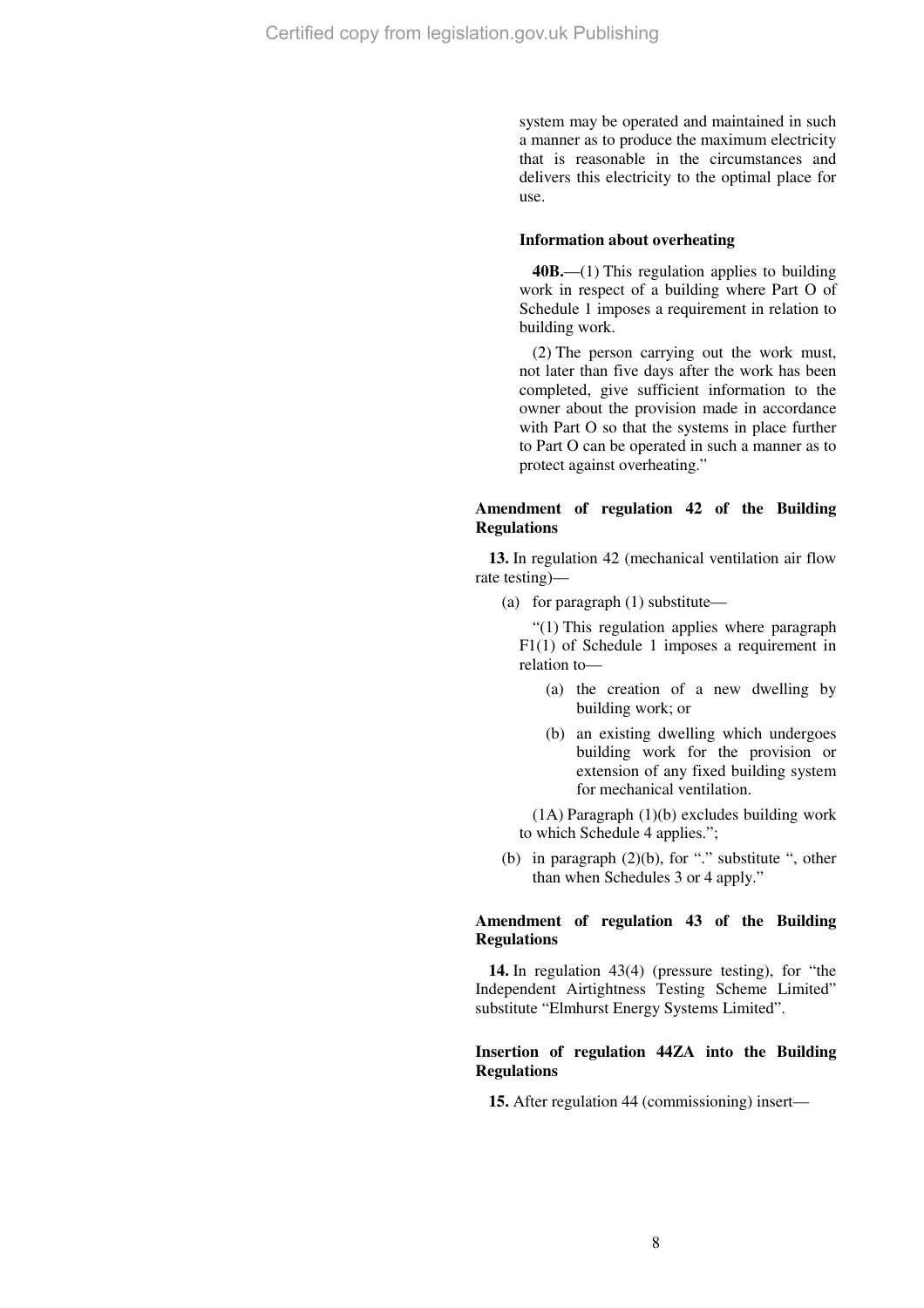#### "**Commissioning in respect of a system for on-site electricity generation**

**44ZA.**—(1) This regulation applies to building work in respect of a building in relation to which paragraph L2 of Schedule 1 imposes a requirement, but does not apply to the provision or extension of any system for on-site electricity generation where testing and adjustment is not possible.

(2) Where this regulation applies the person carrying out the work must, for the purpose of ensuring compliance with paragraph L2 of Schedule 1, give to the local authority a notice confirming that the system for on-site electricity generation has been commissioned.

(3) The notice must be given to the local authority—

- (a) not later than the date on which the notice required by regulation 16(4) is required to be given; or
- (b) where that regulation does not apply, not more than 30 days after completion of the work."

#### **Amendment of Schedule 1 to the Building Regulations**

**16.** In Schedule 1 (requirements)—

(a) in Part L, after entry L1 insert—

#### "**On-site generation of electricity**

| on-site<br>(a) | <b>L2.</b> Where a system for<br>electricity<br>generation is installed—<br>reasonable<br>provision must be<br>made to ensure<br>that-    | Requirement L <sub>2</sub><br>applies only to<br>dwellings. |
|----------------|-------------------------------------------------------------------------------------------------------------------------------------------|-------------------------------------------------------------|
|                | (i) the system<br>its<br>and<br>electrical<br>output<br>are<br>appropriately<br>sized for the<br>site and<br>available<br>infrastructure; |                                                             |
|                | (ii) the system<br>has effective<br>controls; and                                                                                         |                                                             |
| (b)            | be<br>it<br>must                                                                                                                          |                                                             |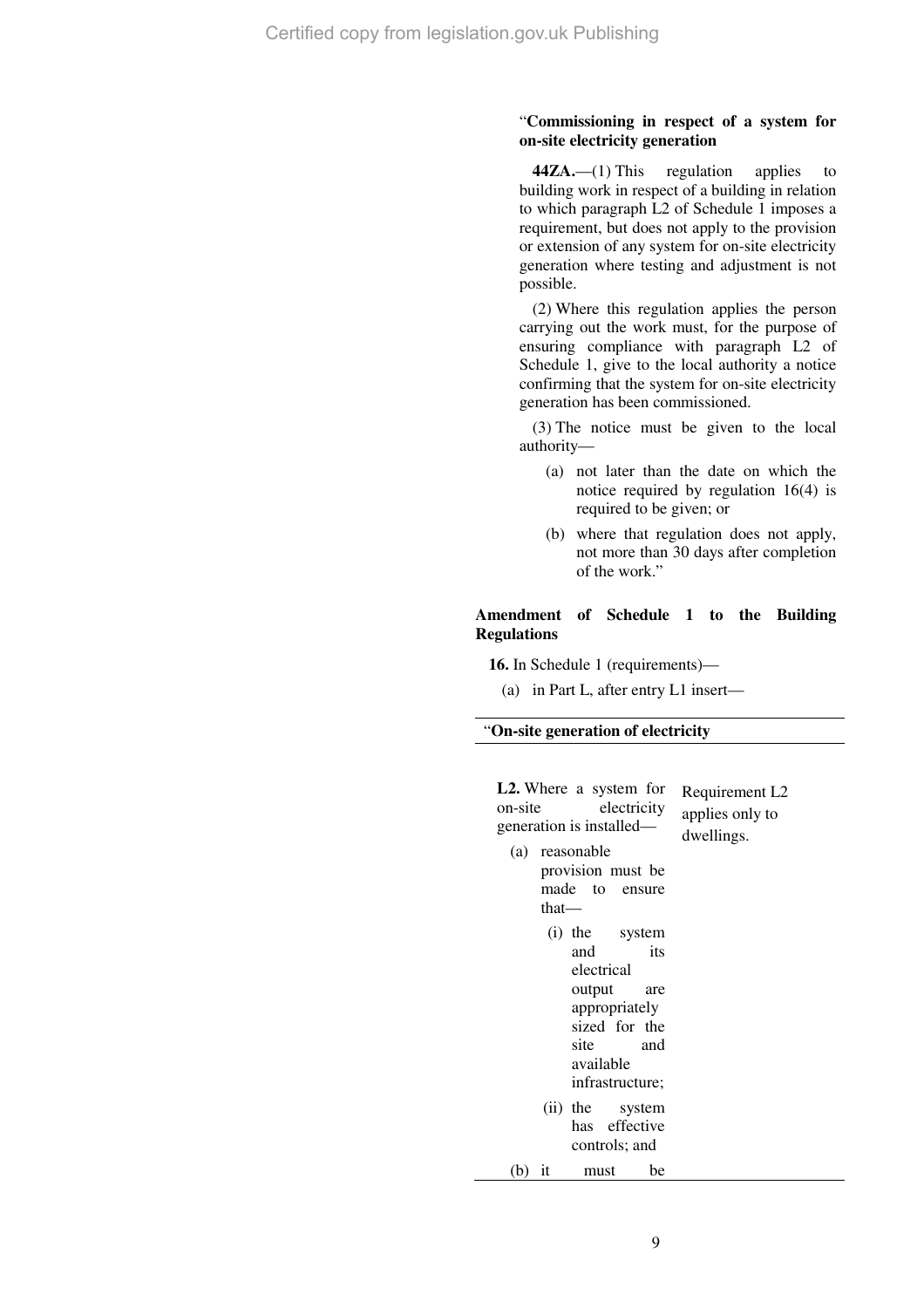| commissioned by     |     |  |
|---------------------|-----|--|
| testing             | and |  |
| adjusting           | as  |  |
| necessary           | to  |  |
| ensure that         | it  |  |
| produces            | the |  |
| maximum             |     |  |
| electricity that is |     |  |
| reasonable in the   |     |  |
| circumstances."     |     |  |

(b) after Part N of Schedule 1 insert—

## "**PART O OVERHEATING**

## **Overheating Mitigation**

**O1.**—(1) Reasonable provision must be made  $to$ —

- (a) limit unwanted solar gains in summer;
- (b) provide an adequate means to remove heat from the indoor environment.

(2) In meeting the obligations in subparagraph (1)—

- (a) account must be taken of the safety of any occupant, and their reasonable enjoyment of the building; and
- (b) mechanical cooling may only be used where insufficient heat is capable of being removed from the indoor environment without it."

Requirement O1 applies only to the erection of the following buildings—

- (a) a dwelling;
- (b) an institution; or
- (c) any other building containing one or more rooms for residential purposes (other than a room in a hotel).

#### **Amendment of Schedule 3 to the Building Regulations**

**17.**—(1) Schedule 3 (self-certification schemes and exemptions from requirement to give building notice or deposit full plans) is amended as follows.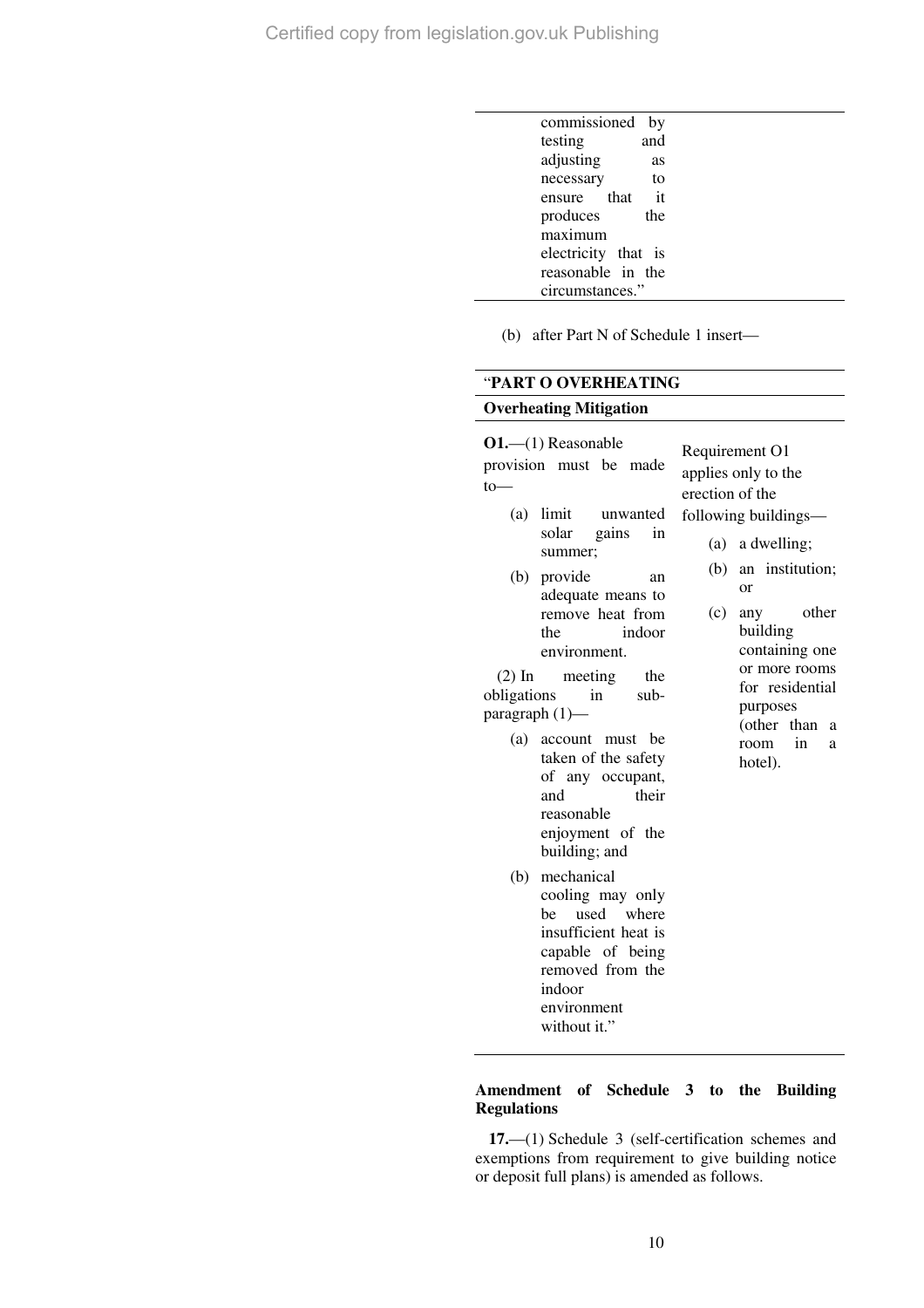(2) In the table, in column 2 (person carrying out work)—

- (a) in each of rows 7, 8 and 9, omit ", Building Engineering Services Competence Assessment Limited";
- (b) in each of rows 2, 3, 4, 5, 6, 7, 8, 9, 10, 11, 12, 13, 14, 15, 17, 18, 19 and 20, omit "or Stroma Certification Limited";
- (c) in row 2, after "NAPIT Registration Limited", for "," substitute "or";
- (d) in row 3, after "NAPIT Registration Limited", for "," substitute "or";
- (e) in row 4, after "NAPIT Registration Limited", for "," substitute "or";
- (f) in row 5, after "Certsure LLP", for "," substitute "or":
- (g) in row 6, after "Certsure LLP", for "," substitute "or";
- (h) in row 7, after "Certsure LLP", for "," substitute "or":
- (i) in row 8, after "NAPIT Registration Limited", for "," substitute "or";
- (j) in row 9, after "Certsure LLP", for "," substitute "or":
- (k) in row 10, after "Fenestration Self-Assessment Scheme", for "," substitute "or";
- (l) in row 11, after "Fenestration Self-Assessment Scheme", for "," substitute "or";
- (m) in row 12, after "HETAS Limited", for "," substitute "or";
- (n) in row 13, after "HETAS Limited", for "," substitute "or";
- (o) in row 14, after "HETAS Limited", for "," substitute "or";
- (p) in row 15, after "NAPIT Registration Limited", for "," substitute "or";
- $(q)$  in row 17—
	- (i) for "Cavity Insulation Guarantee Agency" substitute "Insulation Assurance Authority Limited";
	- (ii) after "Certsure LLP", for "," substitute " $or$ ":
- (r) in row 18, after "Certsure LLP", for "," substitute "or";
- (s) in row 19, after "Certsure LLP", for "," substitute "or";
- (t) in row 20, after "Certsure LLP", for "," substitute "or".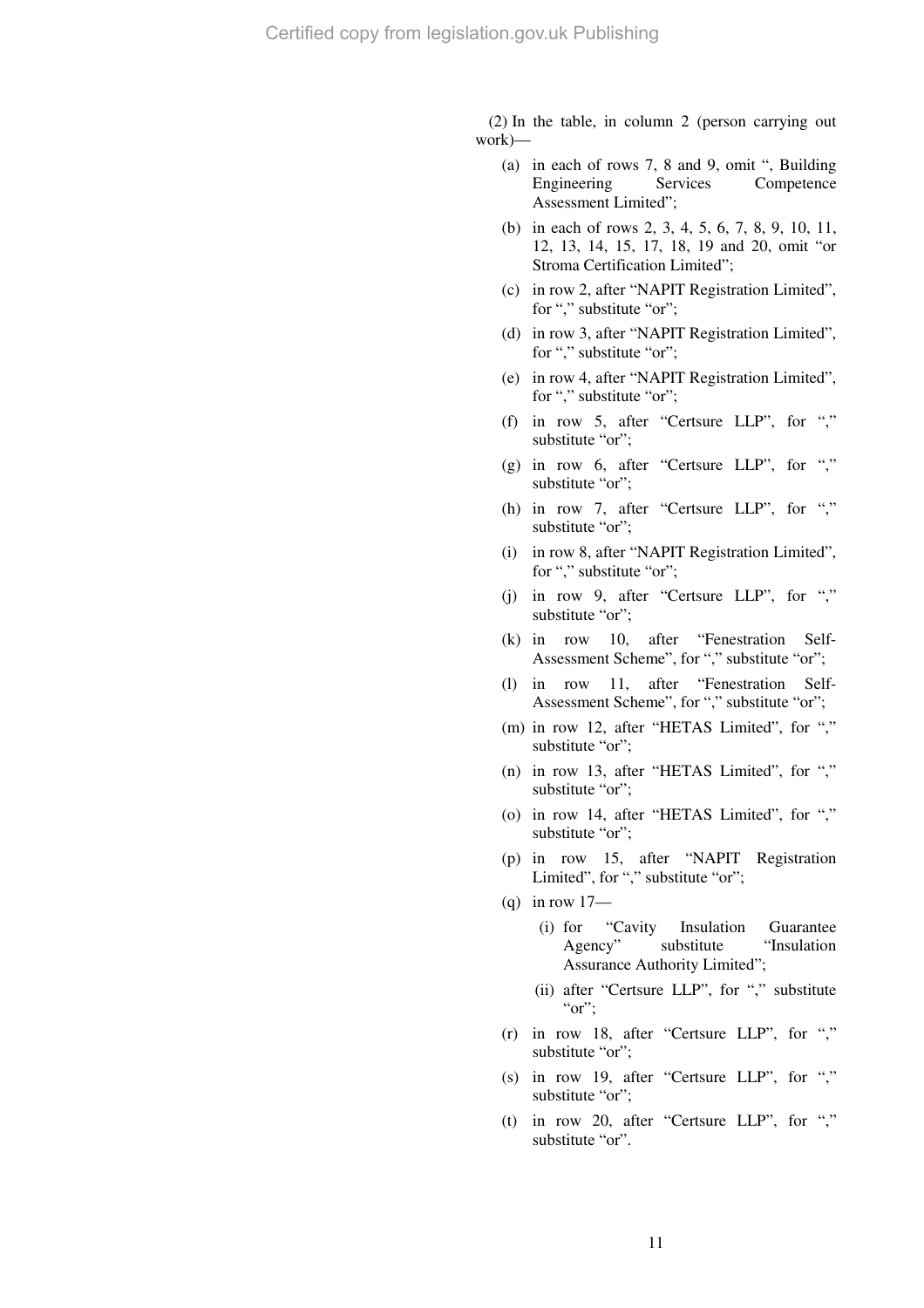## PART 3

## Amendment of the Approved Inspectors Regulations

#### **Amendment of the Approved Inspectors Regulations**

**18.** The Approved Inspectors Regulations are amended in accordance with regulations 19 and 20.

#### **Amendment of regulation 8 of the Approved Inspectors Regulations**

**19.** In regulation 8(1) (functions of approved inspectors)—

- (a) in sub-paragraph (a)—
	- (i) after "26B (fabric performance values for new dwellings)," insert "26C (target primary energy rates for new buildings),";
	- (ii) for "and" before "40" substitute ",";
	- (iii) after "40 (information about use of fuel and power)" insert ", 40A (information about systems for on-site generation of electricity) and 40B (information about overheating)";
- (b) in sub-paragraph (b)—
	- (i) after "27B," insert "27C,";
	- (ii) for "and 44" substitute ", 44 and 44ZA".

#### **Amendment of regulation 20 of the Approved Inspectors Regulations**

**20.** In regulation 20 (application of certain regulations of the Building Regulations)—

- (a) in the heading—
	- (i) after "27B," insert "27C,";
	- (ii) for "and 44" substitute ", 44 and 44ZA";
- (b) in paragraph  $(1)$ 
	- (i) after "27B (fabric performance values calculations)," insert "27C (target primary energy rate calculations for new buildings),";
	- (ii) for "and 44" substitute ", 44";
	- (iii) after "(commissioning)" insert "and 44ZA (commissioning in respect of a system for on-site electricity generation)";
- (c) after paragraph (2B) insert—

"(2C) Regulation 27C(3) of the Principal Regulations applies in relation to building work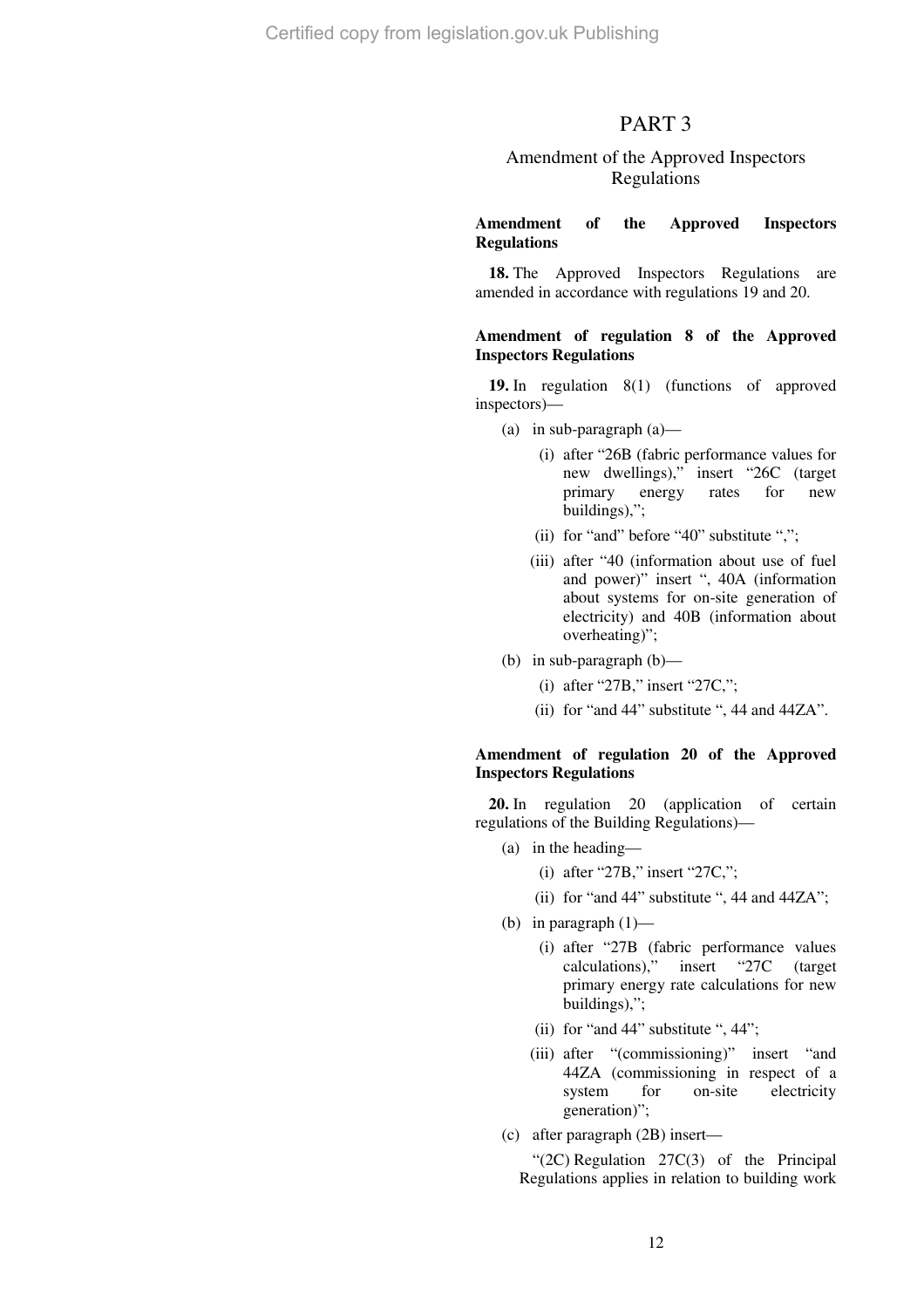which is the subject of an initial notice as if after "work has been completed," there were inserted "or, if earlier, the date on which in accordance with regulation 17 of the Building (Approved Inspectors etc.) Regulations 2010 the initial notice ceases to be in force".";

(d) after paragraph (6) insert—

"(6A) Regulation 44ZA of the Principal Regulations applies in relation to building work which is the subject of an initial notice as if for paragraph (3) there were substituted—

> "(3) The notice must be given to the approved inspector—

- (a) subject to sub-paragraphs (b) and (c), not later than five days after completion of the work to which the initial notice relates;
- (b) where regulation 17 of the Building (Approved Inspectors etc.) Regulations 2010 applies, not later than the date on which the initial notice ceases to be in force or, if earlier, the end of the period referred to in subparagraph (a);
- (c) where regulation 20 applies by virtue of regulation 20 of the Building (Approved Inspectors etc.) Regulations 2010, not later than the date on which the notice or certificate required by that regulation must be given.""

## PART 4

### Transitional Provision

### **Transitional provision**

**21.**—(1) The amendments made by Parts 2 and 3 of these Regulations do not apply in a case where—

- (a) building work on a particular building has been commenced prior to the day these Regulations come into force in accordance with any relevant notification provision, or
- (b) a relevant notification provision has been complied with in relation to proposed building work on an individual building and the building work has commenced within 12 months beginning with the day these Regulations come into force.

(2) In this regulation, "relevant notification provision" means regulation 12(2) of the Building